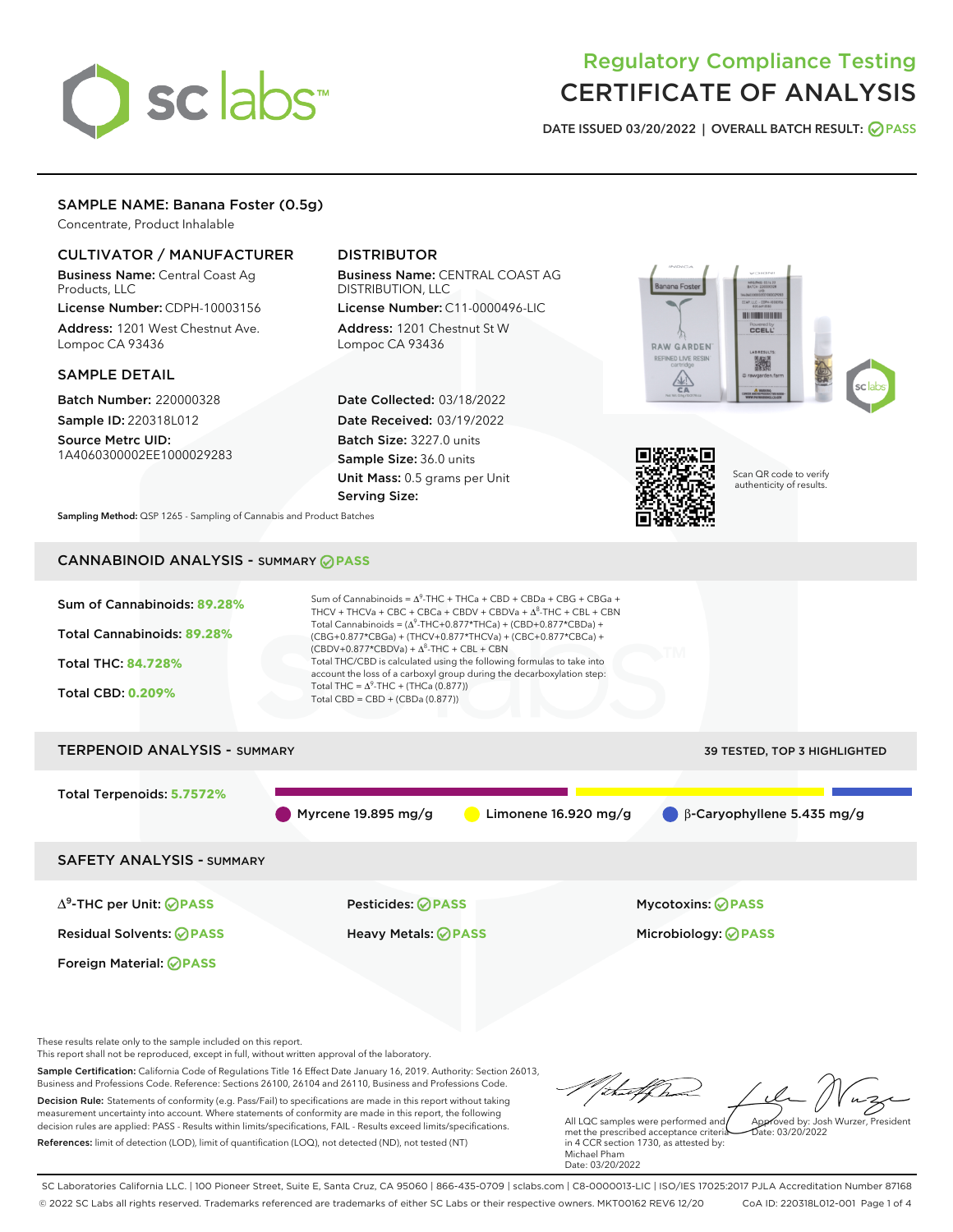



BANANA FOSTER (0.5G) | DATE ISSUED 03/20/2022 | OVERALL BATCH RESULT: 2 PASS

#### CANNABINOID TEST RESULTS - 03/20/2022 2 PASS

Tested by high-performance liquid chromatography with diode-array detection (HPLC-DAD). **Method:** QSP 1157 - Analysis of Cannabinoids by HPLC-DAD

#### TOTAL CANNABINOIDS: **89.28%**

Total Cannabinoids (Total THC) + (Total CBD) + (Total CBG) + (Total THCV) + (Total CBC) +  $(Total CBDV) +  $\Delta^8$ -THC + CBL + CBN$ 

TOTAL THC: **84.728%** Total THC (Δ<sup>9</sup>-THC+0.877\*THCa)

TOTAL CBD: **0.209%**

Total CBD (CBD+0.877\*CBDa)

TOTAL CBG: 1.988% Total CBG (CBG+0.877\*CBGa)

TOTAL THCV: 1.96% Total THCV (THCV+0.877\*THCVa)

TOTAL CBC: ND Total CBC (CBC+0.877\*CBCa)

TOTAL CBDV: ND Total CBDV (CBDV+0.877\*CBDVa)

| <b>COMPOUND</b>  | LOD/LOQ<br>(mg/g)          | <b>MEASUREMENT</b><br><b>UNCERTAINTY</b><br>(mg/g) | <b>RESULT</b><br>(mg/g) | <b>RESULT</b><br>(%) |
|------------------|----------------------------|----------------------------------------------------|-------------------------|----------------------|
| $\Lambda^9$ -THC | 0.06 / 0.26                | ±22.707                                            | 847.28                  | 84.728               |
| <b>CBG</b>       | 0.06 / 0.19                | ±0.610                                             | 19.88                   | 1.988                |
| <b>THCV</b>      | 0.1 / 0.2                  | ±0.76                                              | 19.6                    | 1.96                 |
| <b>CBD</b>       | 0.07/0.29                  | ±0.075                                             | 2.09                    | 0.209                |
| $\Delta^8$ -THC  | 0.1 / 0.4                  | ±0.12                                              | 2.0                     | 0.20                 |
| <b>CBN</b>       | 0.1 / 0.3                  | ±0.10                                              | 2.0                     | 0.20                 |
| <b>THCa</b>      | 0.05/0.14                  | N/A                                                | <b>ND</b>               | <b>ND</b>            |
| <b>THCVa</b>     | 0.07/0.20                  | N/A                                                | <b>ND</b>               | <b>ND</b>            |
| <b>CBDa</b>      | 0.02/0.19                  | N/A                                                | <b>ND</b>               | <b>ND</b>            |
| <b>CBDV</b>      | 0.04 / 0.15                | N/A                                                | <b>ND</b>               | <b>ND</b>            |
| <b>CBDVa</b>     | 0.03/0.53                  | N/A                                                | <b>ND</b>               | <b>ND</b>            |
| <b>CBGa</b>      | 0.1 / 0.2                  | N/A                                                | <b>ND</b>               | <b>ND</b>            |
| <b>CBL</b>       | 0.06 / 0.24                | N/A                                                | <b>ND</b>               | <b>ND</b>            |
| <b>CBC</b>       | 0.2 / 0.5                  | N/A                                                | <b>ND</b>               | <b>ND</b>            |
| <b>CBCa</b>      | 0.07/0.28                  | N/A                                                | <b>ND</b>               | <b>ND</b>            |
|                  | <b>SUM OF CANNABINOIDS</b> |                                                    | 892.8 mg/g              | 89.28%               |

#### **UNIT MASS: 0.5 grams per Unit**

| $\Delta^9$ -THC per Unit               | 1100 per-package limit | 423.64 mg/unit | <b>PASS</b> |
|----------------------------------------|------------------------|----------------|-------------|
| <b>Total THC per Unit</b>              |                        | 423.64 mg/unit |             |
| <b>CBD</b> per Unit                    |                        | $1.04$ mg/unit |             |
| <b>Total CBD per Unit</b>              |                        | $1.04$ mg/unit |             |
| <b>Sum of Cannabinoids</b><br>per Unit |                        | 446.4 mg/unit  |             |
| <b>Total Cannabinoids</b><br>per Unit  |                        | 446.4 mg/unit  |             |

| <b>COMPOUND</b>           | LOD/LOQ<br>(mg/g) | ASUREM<br><b>UNCERTAINTY</b><br>(mg/g) | <b>RESULT</b><br>(mg/g)                         | <b>RESULT</b><br>$(\%)$ |
|---------------------------|-------------------|----------------------------------------|-------------------------------------------------|-------------------------|
| <b>Myrcene</b>            | 0.008 / 0.025     | ±0.1990                                | 19.895                                          | 1.9895                  |
| Limonene                  | 0.005 / 0.016     | ±0.1878                                | 16.920                                          | 1.6920                  |
| β-Caryophyllene           | 0.004 / 0.012     | ±0.1505                                | 5.435                                           | 0.5435                  |
| $\beta$ -Pinene           | 0.004 / 0.014     | ±0.0260                                | 2.920                                           | 0.2920                  |
| $\alpha$ -Pinene          | 0.005 / 0.017     | ±0.0185                                | 2.758                                           | 0.2758                  |
| β-Ocimene                 | 0.006 / 0.020     | ±0.0647                                | 2.589                                           | 0.2589                  |
| Linalool                  | 0.009 / 0.032     | ±0.0627                                | 2.117                                           | 0.2117                  |
| $\alpha$ -Humulene        | 0.009/0.029       | ±0.0325                                | 1.301                                           | 0.1301                  |
| Fenchol                   | 0.010 / 0.034     | ±0.0255                                | 0.846                                           | 0.0846                  |
| trans- $\beta$ -Farnesene | 0.008 / 0.025     | ±0.0165                                | 0.598                                           | 0.0598                  |
| Terpinolene               | 0.008 / 0.026     | ±0.0095                                | 0.595                                           | 0.0595                  |
| Terpineol                 | 0.009 / 0.031     | ±0.0247                                | 0.516                                           | 0.0516                  |
| Camphene                  | 0.005 / 0.015     | ±0.0030                                | 0.336                                           | 0.0336                  |
| <b>Borneol</b>            | 0.005 / 0.016     | ±0.0049                                | 0.149                                           | 0.0149                  |
| Valencene                 | 0.009 / 0.030     | ±0.0079                                | 0.147                                           | 0.0147                  |
| $\alpha$ -Bisabolol       | 0.008 / 0.026     | ±0.0037                                | 0.090                                           | 0.0090                  |
| Nerolidol                 | 0.006 / 0.019     | ±0.0041                                | 0.083                                           | 0.0083                  |
| Fenchone                  | 0.009 / 0.028     | ±0.0015                                | 0.065                                           | 0.0065                  |
| Caryophyllene<br>Oxide    | 0.010 / 0.033     | ±0.0022                                | 0.062                                           | 0.0062                  |
| $\gamma$ -Terpinene       | 0.006 / 0.018     | ±0.0004                                | 0.032                                           | 0.0032                  |
| $\alpha$ -Terpinene       | 0.005 / 0.017     | ±0.0003                                | 0.025                                           | 0.0025                  |
| $\alpha$ -Phellandrene    | 0.006 / 0.020     | ±0.0003                                | 0.024                                           | 0.0024                  |
| Geraniol                  | 0.002 / 0.007     | ±0.0007                                | 0.020                                           | 0.0020                  |
| $\Delta^3$ -Carene        | 0.005 / 0.018     | ±0.0002                                | 0.019                                           | 0.0019                  |
| Citronellol               | 0.003 / 0.010     | ±0.0006                                | 0.017                                           | 0.0017                  |
| Nerol                     | 0.003 / 0.011     | ±0.0004                                | 0.013                                           | 0.0013                  |
| Sabinene Hydrate          | 0.006 / 0.022     | N/A                                    | <loq< th=""><th><loq< th=""></loq<></th></loq<> | <loq< th=""></loq<>     |
| Sabinene                  | 0.004 / 0.014     | N/A                                    | <b>ND</b>                                       | <b>ND</b>               |
| p-Cymene                  | 0.005 / 0.016     | N/A                                    | ND                                              | <b>ND</b>               |
| Eucalyptol                | 0.006 / 0.018     | N/A                                    | <b>ND</b>                                       | <b>ND</b>               |
| Isopulegol                | 0.005 / 0.016     | N/A                                    | ND                                              | ND                      |
| Camphor                   | 0.006 / 0.019     | N/A                                    | ND                                              | ND                      |
| Isoborneol                | 0.004 / 0.012     | N/A                                    | <b>ND</b>                                       | ND                      |
| Menthol                   | 0.008 / 0.025     | N/A                                    | ND                                              | ND                      |
| Pulegone                  | 0.003 / 0.011     | N/A                                    | ND                                              | ND                      |
| <b>Geranyl Acetate</b>    | 0.004 / 0.014     | N/A                                    | ND                                              | ND                      |
| $\alpha$ -Cedrene         | 0.005 / 0.016     | N/A                                    | ND                                              | ND                      |
| Guaiol                    | 0.009 / 0.030     | N/A                                    | ND                                              | ND                      |
| Cedrol                    | 0.008 / 0.027     | N/A                                    | ND                                              | ND                      |
| <b>TOTAL TERPENOIDS</b>   |                   |                                        | 57.572 mg/g                                     | 5.7572%                 |

SC Laboratories California LLC. | 100 Pioneer Street, Suite E, Santa Cruz, CA 95060 | 866-435-0709 | sclabs.com | C8-0000013-LIC | ISO/IES 17025:2017 PJLA Accreditation Number 87168 © 2022 SC Labs all rights reserved. Trademarks referenced are trademarks of either SC Labs or their respective owners. MKT00162 REV6 12/20 CoA ID: 220318L012-001 Page 2 of 4

# TERPENOID TEST RESULTS - 03/20/2022

Terpene analysis utilizing gas chromatography-flame ionization detection (GC-FID). **Method:** QSP 1192 - Analysis of Terpenoids by GC-FID

MEASUREMENT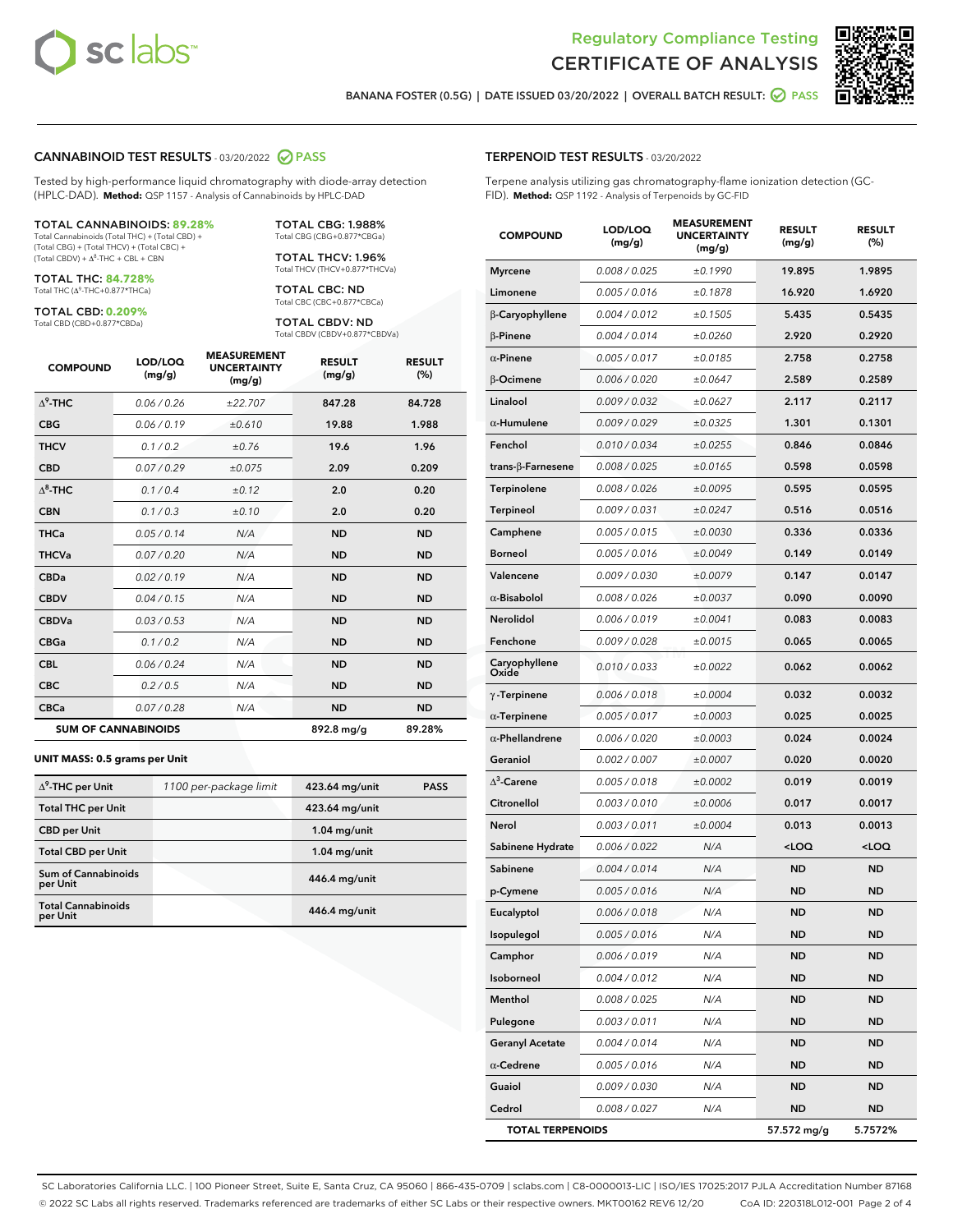



BANANA FOSTER (0.5G) | DATE ISSUED 03/20/2022 | OVERALL BATCH RESULT: @ PASS

# CATEGORY 1 PESTICIDE TEST RESULTS - 03/20/2022 2 PASS

Pesticide and plant growth regulator analysis utilizing high-performance liquid chromatography-mass spectrometry (HPLC-MS) or gas chromatography-mass spectrometry (GC-MS). \*GC-MS utilized where indicated. **Method:** QSP 1212 - Analysis of Pesticides and Mycotoxins by LC-MS or QSP 1213 - Analysis of Pesticides by GC-MS

| <b>COMPOUND</b>             | LOD/LOQ<br>$(\mu g/g)$ | <b>ACTION</b><br>LIMIT<br>$(\mu g/g)$ | <b>MEASUREMENT</b><br><b>UNCERTAINTY</b><br>$(\mu g/g)$ | <b>RESULT</b><br>$(\mu g/g)$ | <b>RESULT</b> |  |
|-----------------------------|------------------------|---------------------------------------|---------------------------------------------------------|------------------------------|---------------|--|
| Aldicarb                    | 0.03 / 0.08            | $\ge$ LOD                             | N/A                                                     | <b>ND</b>                    | <b>PASS</b>   |  |
| Carbofuran                  | 0.02 / 0.05            | $>$ LOD                               | N/A                                                     | <b>ND</b>                    | <b>PASS</b>   |  |
| Chlordane*                  | 0.03 / 0.08            | $\ge$ LOD                             | N/A                                                     | <b>ND</b>                    | <b>PASS</b>   |  |
| Chlorfenapyr*               | 0.03/0.10              | $\ge$ LOD                             | N/A                                                     | <b>ND</b>                    | <b>PASS</b>   |  |
| Chlorpyrifos                | 0.02/0.06              | $>$ LOD                               | N/A                                                     | <b>ND</b>                    | <b>PASS</b>   |  |
| Coumaphos                   | 0.02 / 0.07            | $\ge$ LOD                             | N/A                                                     | <b>ND</b>                    | <b>PASS</b>   |  |
| Daminozide                  | 0.02 / 0.07            | $\ge$ LOD                             | N/A                                                     | <b>ND</b>                    | <b>PASS</b>   |  |
| <b>Dichlorvos</b><br>(DDVP) | 0.03/0.09              | $\ge$ LOD                             | N/A                                                     | <b>ND</b>                    | <b>PASS</b>   |  |
| Dimethoate                  | 0.03/0.08              | $>$ LOD                               | N/A                                                     | <b>ND</b>                    | <b>PASS</b>   |  |
| Ethoprophos                 | 0.03/0.10              | $\ge$ LOD                             | N/A                                                     | <b>ND</b>                    | <b>PASS</b>   |  |
| Etofenprox                  | 0.02 / 0.06            | $>$ LOD                               | N/A                                                     | <b>ND</b>                    | <b>PASS</b>   |  |
| Fenoxycarb                  | 0.03/0.08              | $>$ LOD                               | N/A                                                     | <b>ND</b>                    | <b>PASS</b>   |  |
| Fipronil                    | 0.03 / 0.08            | $\ge$ LOD                             | N/A                                                     | <b>ND</b>                    | <b>PASS</b>   |  |
| Imazalil                    | 0.02/0.06              | $>$ LOD                               | N/A                                                     | <b>ND</b>                    | <b>PASS</b>   |  |
| <b>Methiocarb</b>           | 0.02 / 0.07            | $\ge$ LOD                             | N/A                                                     | <b>ND</b>                    | <b>PASS</b>   |  |
| Parathion-methyl            | 0.03/0.10              | $\ge$ LOD                             | N/A                                                     | <b>ND</b>                    | <b>PASS</b>   |  |
| <b>Mevinphos</b>            | 0.03/0.09              | $>$ LOD                               | N/A                                                     | <b>ND</b>                    | <b>PASS</b>   |  |
| Paclobutrazol               | 0.02 / 0.05            | $\ge$ LOD                             | N/A                                                     | <b>ND</b>                    | <b>PASS</b>   |  |
| Propoxur                    | 0.03/0.09              | $>$ LOD                               | N/A                                                     | <b>ND</b>                    | <b>PASS</b>   |  |
| Spiroxamine                 | 0.03 / 0.08            | $\ge$ LOD                             | N/A                                                     | <b>ND</b>                    | <b>PASS</b>   |  |
| Thiacloprid                 | 0.03/0.10              | $\ge$ LOD                             | N/A                                                     | <b>ND</b>                    | <b>PASS</b>   |  |
|                             |                        |                                       |                                                         |                              |               |  |

#### CATEGORY 2 PESTICIDE TEST RESULTS - 03/20/2022 @ PASS

| <b>COMPOUND</b>          | LOD/LOO<br>$(\mu g/g)$ | <b>ACTION</b><br><b>LIMIT</b><br>(µg/g) | <b>MEASUREMENT</b><br><b>UNCERTAINTY</b><br>$(\mu g/g)$ | <b>RESULT</b><br>$(\mu g/g)$ | <b>RESULT</b> |  |
|--------------------------|------------------------|-----------------------------------------|---------------------------------------------------------|------------------------------|---------------|--|
| Abamectin                | 0.03/0.10              | 0.1                                     | N/A                                                     | <b>ND</b>                    | <b>PASS</b>   |  |
| Acephate                 | 0.02/0.07              | 0.1                                     | N/A                                                     | <b>ND</b>                    | <b>PASS</b>   |  |
| Acequinocyl              | 0.02/0.07              | 0.1                                     | N/A                                                     | <b>ND</b>                    | <b>PASS</b>   |  |
| Acetamiprid              | 0.02/0.05              | 0.1                                     | N/A                                                     | <b>ND</b>                    | <b>PASS</b>   |  |
| Azoxystrobin             | 0.02/0.07              | 0.1                                     | N/A                                                     | <b>ND</b>                    | <b>PASS</b>   |  |
| <b>Bifenazate</b>        | 0.01/0.04              | 0.1                                     | N/A                                                     | <b>ND</b>                    | <b>PASS</b>   |  |
| <b>Bifenthrin</b>        | 0.02/0.05              | 3                                       | N/A                                                     | <b>ND</b>                    | <b>PASS</b>   |  |
| <b>Boscalid</b>          | 0.03/0.09              | 0.1                                     | N/A                                                     | <b>ND</b>                    | <b>PASS</b>   |  |
| Captan                   | 0.19/0.57              | 0.7                                     | N/A                                                     | <b>ND</b>                    | <b>PASS</b>   |  |
| Carbaryl                 | 0.02/0.06              | 0.5                                     | N/A                                                     | <b>ND</b>                    | <b>PASS</b>   |  |
| Chlorantranilip-<br>role | 0.04/0.12              | 10                                      | N/A                                                     | <b>ND</b>                    | <b>PASS</b>   |  |
| Clofentezine             | 0.03/0.09              | 0.1                                     | N/A                                                     | <b>ND</b>                    | <b>PASS</b>   |  |

| <b>CATEGORY 2 PESTICIDE TEST RESULTS</b> - 03/20/2022 continued |
|-----------------------------------------------------------------|
|-----------------------------------------------------------------|

| <b>COMPOUND</b>               | LOD/LOQ<br>(µg/g) | <b>ACTION</b><br>LIMIT<br>$(\mu g/g)$ | <b>MEASUREMENT</b><br><b>UNCERTAINTY</b><br>$(\mu g/g)$ | <b>RESULT</b><br>(µg/g) | <b>RESULT</b> |
|-------------------------------|-------------------|---------------------------------------|---------------------------------------------------------|-------------------------|---------------|
| Cyfluthrin                    | 0.12 / 0.38       | $\overline{c}$                        | N/A                                                     | <b>ND</b>               | <b>PASS</b>   |
| Cypermethrin                  | 0.11 / 0.32       | 1                                     | N/A                                                     | <b>ND</b>               | <b>PASS</b>   |
| Diazinon                      | 0.02 / 0.05       | 0.1                                   | N/A                                                     | <b>ND</b>               | <b>PASS</b>   |
| Dimethomorph                  | 0.03 / 0.09       | 2                                     | N/A                                                     | <b>ND</b>               | <b>PASS</b>   |
| Etoxazole                     | 0.02 / 0.06       | 0.1                                   | N/A                                                     | <b>ND</b>               | <b>PASS</b>   |
| Fenhexamid                    | 0.03 / 0.09       | 0.1                                   | N/A                                                     | <b>ND</b>               | <b>PASS</b>   |
| Fenpyroximate                 | 0.02 / 0.06       | 0.1                                   | N/A                                                     | <b>ND</b>               | <b>PASS</b>   |
| <b>Flonicamid</b>             | 0.03 / 0.10       | 0.1                                   | N/A                                                     | <b>ND</b>               | <b>PASS</b>   |
| Fludioxonil                   | 0.03 / 0.10       | 0.1                                   | N/A                                                     | <b>ND</b>               | <b>PASS</b>   |
| Hexythiazox                   | 0.02 / 0.07       | 0.1                                   | N/A                                                     | <b>ND</b>               | <b>PASS</b>   |
| Imidacloprid                  | 0.04 / 0.11       | 5                                     | N/A                                                     | <b>ND</b>               | <b>PASS</b>   |
| Kresoxim-methyl               | 0.02 / 0.07       | 0.1                                   | N/A                                                     | <b>ND</b>               | <b>PASS</b>   |
| Malathion                     | 0.03 / 0.09       | 0.5                                   | N/A                                                     | <b>ND</b>               | <b>PASS</b>   |
| Metalaxyl                     | 0.02 / 0.07       | $\overline{c}$                        | N/A                                                     | <b>ND</b>               | <b>PASS</b>   |
| Methomyl                      | 0.03 / 0.10       | $\mathcal{I}$                         | N/A                                                     | <b>ND</b>               | <b>PASS</b>   |
| Myclobutanil                  | 0.03 / 0.09       | 0.1                                   | N/A                                                     | <b>ND</b>               | <b>PASS</b>   |
| Naled                         | 0.02 / 0.07       | 0.1                                   | N/A                                                     | <b>ND</b>               | <b>PASS</b>   |
| Oxamyl                        | 0.04 / 0.11       | 0.5                                   | N/A                                                     | <b>ND</b>               | <b>PASS</b>   |
| Pentachloronitro-<br>benzene* | 0.03 / 0.09       | 0.1                                   | N/A                                                     | <b>ND</b>               | <b>PASS</b>   |
| Permethrin                    | 0.04/0.12         | 0.5                                   | N/A                                                     | <b>ND</b>               | <b>PASS</b>   |
| Phosmet                       | 0.03 / 0.10       | 0.1                                   | N/A                                                     | <b>ND</b>               | <b>PASS</b>   |
| Piperonyl<br><b>Butoxide</b>  | 0.02 / 0.07       | 3                                     | N/A                                                     | <b>ND</b>               | <b>PASS</b>   |
| Prallethrin                   | 0.03 / 0.08       | 0.1                                   | N/A                                                     | <b>ND</b>               | <b>PASS</b>   |
| Propiconazole                 | 0.02 / 0.07       | 0.1                                   | N/A                                                     | <b>ND</b>               | <b>PASS</b>   |
| Pyrethrins                    | 0.04 / 0.12       | 0.5                                   | N/A                                                     | <b>ND</b>               | <b>PASS</b>   |
| Pyridaben                     | 0.02 / 0.07       | 0.1                                   | N/A                                                     | <b>ND</b>               | <b>PASS</b>   |
| Spinetoram                    | 0.02 / 0.07       | 0.1                                   | N/A                                                     | ND                      | <b>PASS</b>   |
| Spinosad                      | 0.02 / 0.07       | 0.1                                   | N/A                                                     | <b>ND</b>               | <b>PASS</b>   |
| Spiromesifen                  | 0.02 / 0.05       | 0.1                                   | N/A                                                     | <b>ND</b>               | <b>PASS</b>   |
| Spirotetramat                 | 0.02 / 0.06       | 0.1                                   | N/A                                                     | <b>ND</b>               | <b>PASS</b>   |
| Tebuconazole                  | 0.02 / 0.07       | 0.1                                   | N/A                                                     | <b>ND</b>               | <b>PASS</b>   |
| Thiamethoxam                  | 0.03 / 0.10       | 5                                     | N/A                                                     | <b>ND</b>               | <b>PASS</b>   |
| Trifloxystrobin               | 0.03 / 0.08       | 0.1                                   | N/A                                                     | <b>ND</b>               | <b>PASS</b>   |

SC Laboratories California LLC. | 100 Pioneer Street, Suite E, Santa Cruz, CA 95060 | 866-435-0709 | sclabs.com | C8-0000013-LIC | ISO/IES 17025:2017 PJLA Accreditation Number 87168 © 2022 SC Labs all rights reserved. Trademarks referenced are trademarks of either SC Labs or their respective owners. MKT00162 REV6 12/20 CoA ID: 220318L012-001 Page 3 of 4